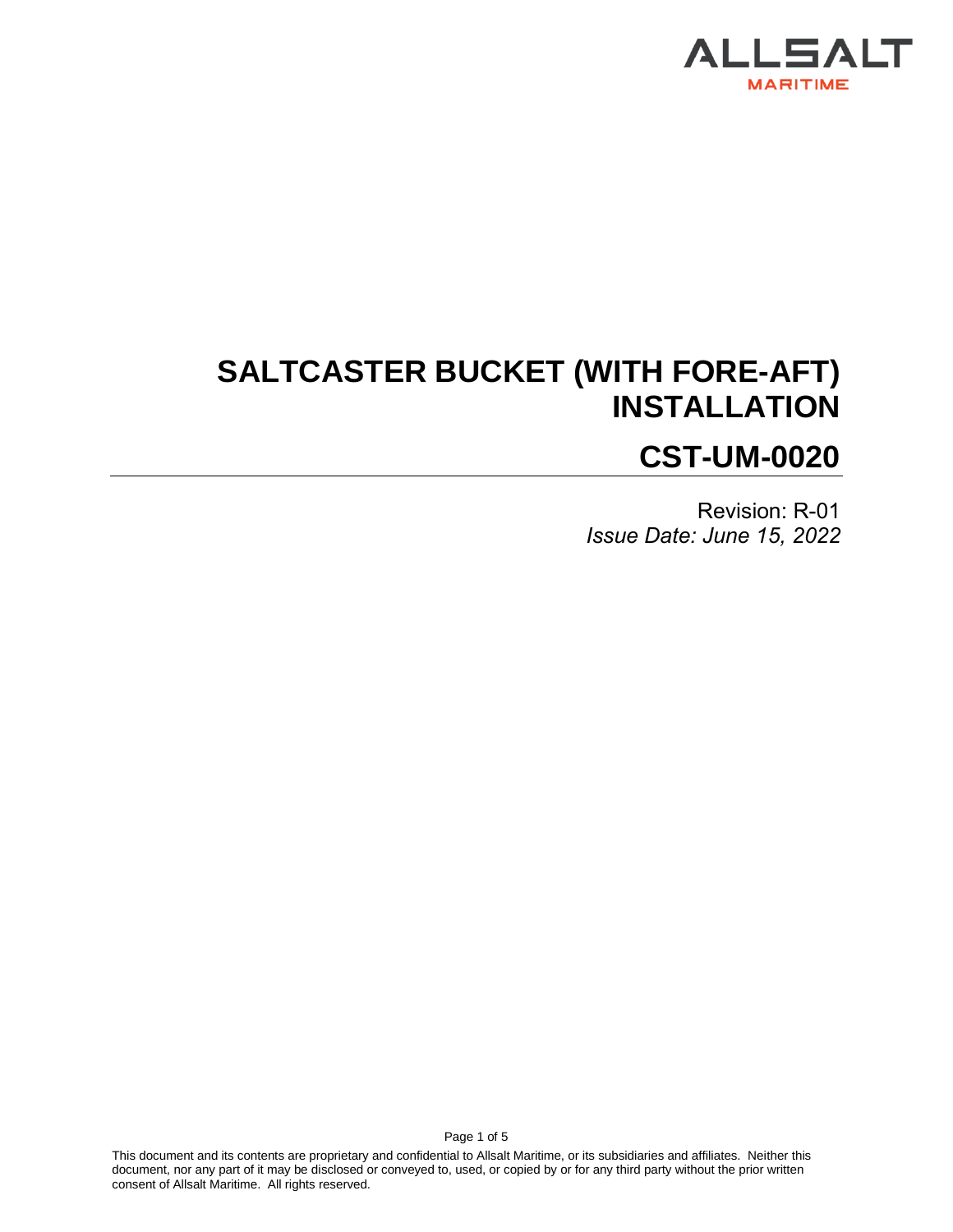

## **1. PEDESTAL MOUNTING INSTRUCTIONS**

## **1.1 INTRODUCTION**

### **1.1.1 Purpose**

This document defines the process and tools required to mount a Saltcaster seat bucket to an X4 or X8 pedestal equipped with fore-aft adjustment.

## **1.2 INSTALLATION**

## **1.2.1 Applicable Saltcaster Configurations**

| <b>Configuration Number</b> | <b>Pedestal</b> | <b>Options Included</b>         |  |  |  |
|-----------------------------|-----------------|---------------------------------|--|--|--|
| 203708                      | X4              | Fore Aft, Height Adjust         |  |  |  |
| 203710                      | X4              | Fore Aft, Swivel, Height Adjust |  |  |  |
| 203704                      | X4              | Fore Aft                        |  |  |  |
| 203706                      | X4              | Fore Aft, Swivel                |  |  |  |
| 203719                      | X8              | Fore Aft, Height Adjust         |  |  |  |
| 203722                      | X8              | Fore Aft, Swivel, Height Adjust |  |  |  |
| 203712                      | X8              | Fore Aft                        |  |  |  |
| 203715                      | X8              | Fore Aft, Swivel                |  |  |  |

## **1.2.2 Tools and Material**

| <b>Allen Key Sizes</b> | <b>Wrench / Socket Sizes</b> | Other                             |  |
|------------------------|------------------------------|-----------------------------------|--|
| 5mm                    | $\overline{\phantom{0}}$     | Loctite® 243™ (Blue) Threadlocker |  |

### **1.2.3 Hardware Required**

| <b>Bolt Head</b> | <b>Thread</b> | Length | <b>Material</b>        | <b>Quantity</b> |
|------------------|---------------|--------|------------------------|-----------------|
| Flat Head        | M8 x 1.25mm   | 20mm   | <b>Stainless Steel</b> |                 |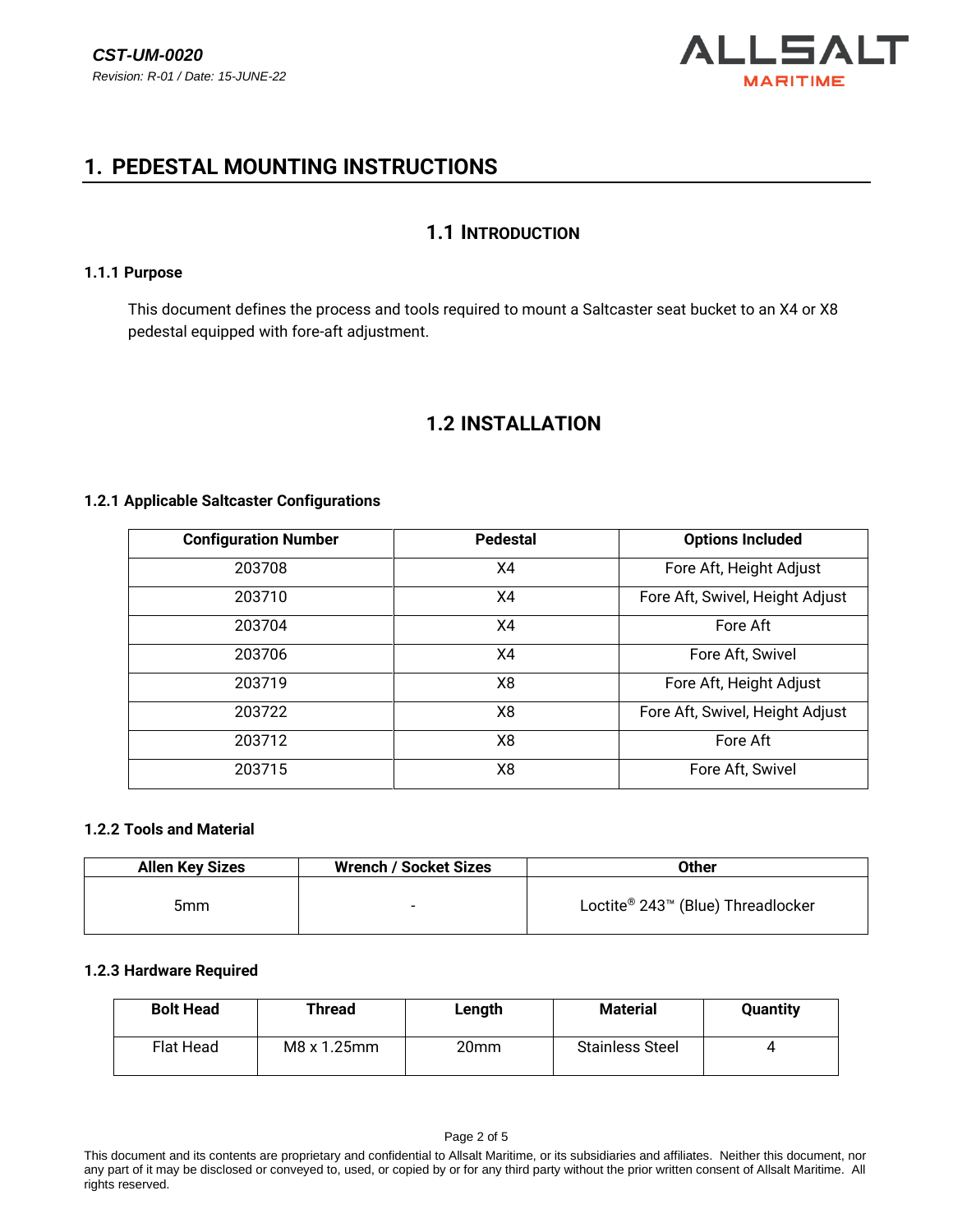

### **1.2.4 Procedure**

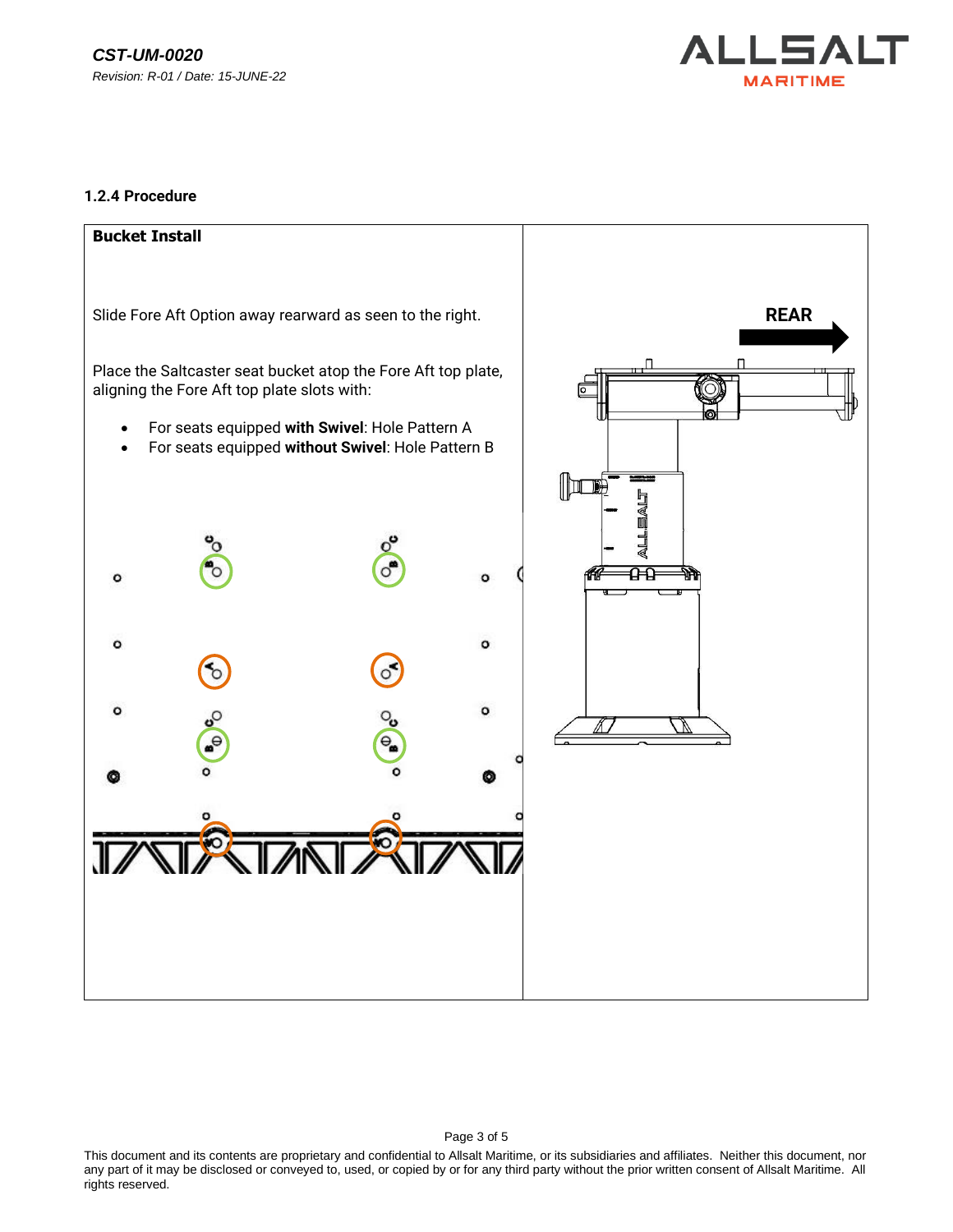